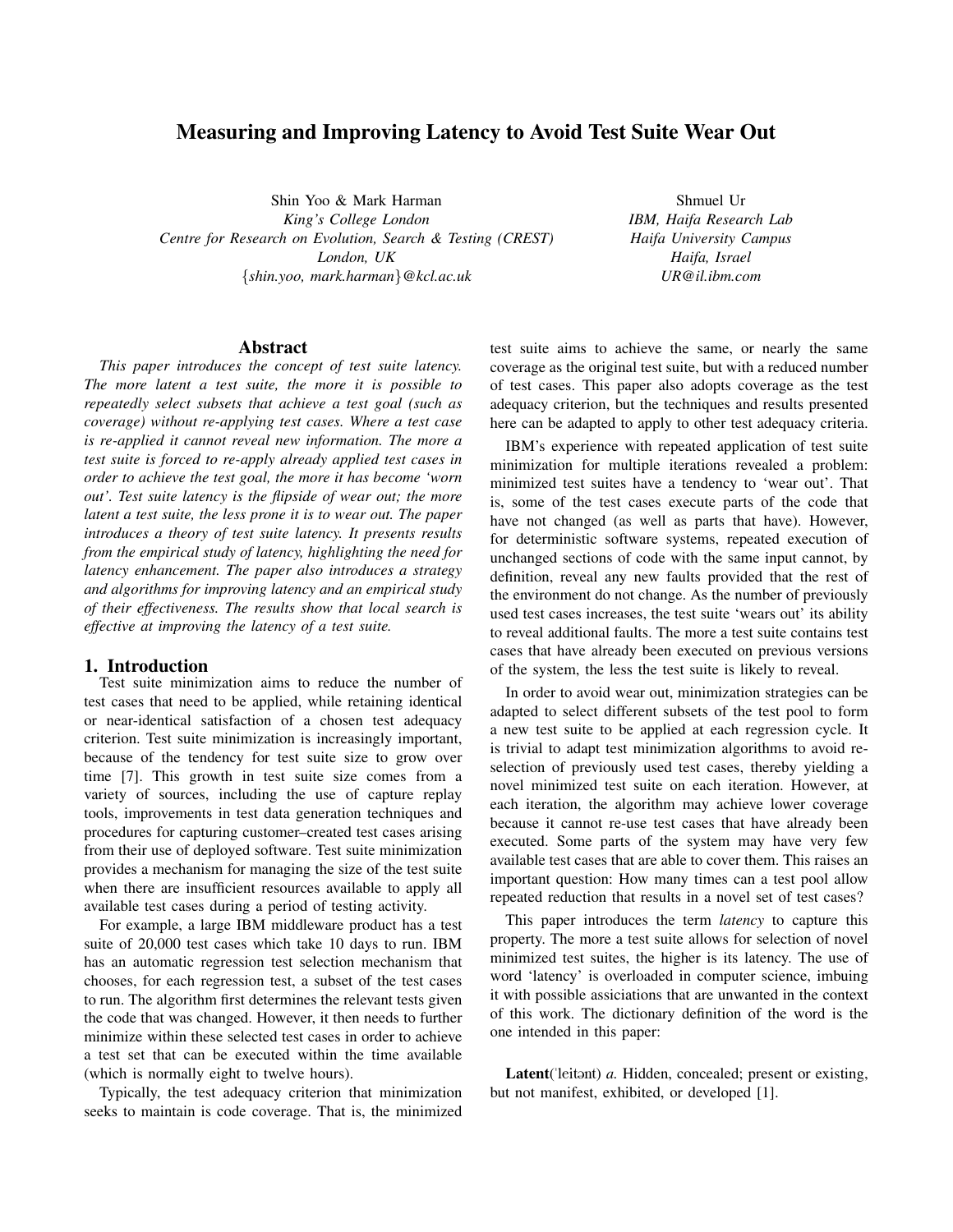This paper addresses the issue of test suite latency. The paper introduces a theoretical foundation that forms the basis of an empirical investigation of real world test suites. Some of the test suites for the programs studied show surprisingly low latency. In order to *repair* test suites with low latency, the paper introduces a novel strategy for enhancing the latency of test suites. The strategy combines use of test suite reduction techniques and test data generation techniques. Three algorithms are presented in order to implement the strategy. The three algorithms are studied for their performance and efficiency.

The primary contributions of the paper are as follows:

1) The paper introduces a theoretical formulation of the concept of latency of a test suite. The theory supports investigation of formal properties of test suite reduction. For example, it is shown that repeated application of greedy test suite reduction results in monotonically decreasing statement coverage.

2) The paper presents an empirical study of latency for real world test suites. The results show that the coverage decrease is surprisingly severe for some programs, for example, the widely studied program: space.

3) The paper reports on the effect of allowing overlapping test suite reduction on the test suite latency. The empirical results show that even allowing 70% of the selected test cases to be reused (i.e. 70% overlap) fails to noticeably enhance the test suite's latency.

4) The paper shows how test suite enhancement can improve latency in a test suite. The paper uses our existing hill climbing algorithm [28] and compares its results to those obtained from an estimation of distribution algorithm. The paper presents an empirical study of the proposed latency enhancement strategy on four simple benchmark programs. The statistical analysis of the results shows that the hill climbing algorithm performs significantly better than both the estimation of distribution algorithm and random test data generation.

The rest of the paper is organised as follows. Section 2 presents formal definitions and theoretical results that underpin the subsequent empirical studies. Section 3 presents an empirical study of test suite latency for open source programs. Section 4 introduces the strategy and algorithms for combining test suite reduction and generation, which is evaluated in Section 5. Section 6 discusses related work and Section 7 concludes.

## 2. Problem Statement

Test suite reduction is the problem of selecting a subset of a given test suite in order to reduce the effort required to execute the test cases [15]. In this paper, the remaining unselected test cases are referred to as the 'retained' set, since they may be retained for subsequent selections. Some test suite quality metrics, for example structural code coverage, monotonically decrease as the number of retained test cases decreases. A test suite reduction technique is said to be monotonically decreasing with respect to a quality metric, if the repeated application of the reduction technique results in monotonically decreasing values of the quality metric. The latency of a test suite is defined as the maximum number of times a reduction technique can be applied to the retained portion of the test suite before the quality metric falls below a predefined threshold level. The definitions below formalise these concepts, facilitating theoretical study of monotonicity and latency.

Let  $S$  be the initial test suite available for testing. Let  $S$ be the set of all subsets of S.

### Definition 1 *Test Suite Reduction Procedure*

*A test suite reduction procedure*  $\tau$  *is a relation in*  $S \leftrightarrow$  $(S \times S)$  *such that*  $s \tau (a, r) \Rightarrow a \cup r = s$ *. If additionally*  $\forall s$ *.*  $s \tau (a, r) \Rightarrow a \cap r = \emptyset$ , then  $\tau$  *is said to be non-overlapping.* 

Thus, a reduction procedure  $\tau$  is a relation, where  $s \tau$  $(a, r)$  means that when procedure  $\tau$  is applied to a test suite s, the subset  $a$  of  $s$  is applied to the program under test, while the set  $r$  is retained for subsequent regression testing. If  $a \cap r \neq \emptyset$  then some of the selected test cases will be reused in subsequent selections.

#### Definition 2 *Applied Test Cases*

App is a function in  $(S \leftrightarrow S \times S) \rightarrow (S \rightarrow S)$  such that s  $App(\tau)$   $a \Leftrightarrow s \tau$   $(a,r)$ 

## Definition 3 *Retained Test Cases*

Ret is a function in  $(S \leftrightarrow S \times S) \rightarrow (S \rightarrow S)$  such that s  $Ret(\tau)$   $r \Leftrightarrow s \tau (a,r)$ 

 $App(\tau)$  is the projection of a procedure  $\tau$  onto the used portion of the test suite;  $Ret(\tau)$  is the projection of a procedure  $\tau$  onto the retained portion of the test suite.

#### Definition 4 *Repeated Reduction*

*Repeated reduction from s using*  $\tau$  *over n times*  $(n \geq 1)$  *is denoted by*  $\tau^n$  *and defined as follows:* 

$$
\tau^1 = \tau
$$
  
s  $\tau^{n+1}$  (a,r) iff s  $\tau^n$  (a',r') and r'  $\tau$  (a,r)

Repeated reduction is an iterative procedure of applying a reduction technique  $\tau$  to the retained portion of the test suite from the previous reduction.

### Definition 5 *Quality Metric*

*A quality metric*  $\mu$  *is a function in*  $S \to \mathbb{R}$  *that measures the quality of a set of test cases. If additionally*  $\forall s' \subseteq s$ .  $\mu(s') \leq \mu(s)$ , then  $\mu$  is said to be monotonically decreasing.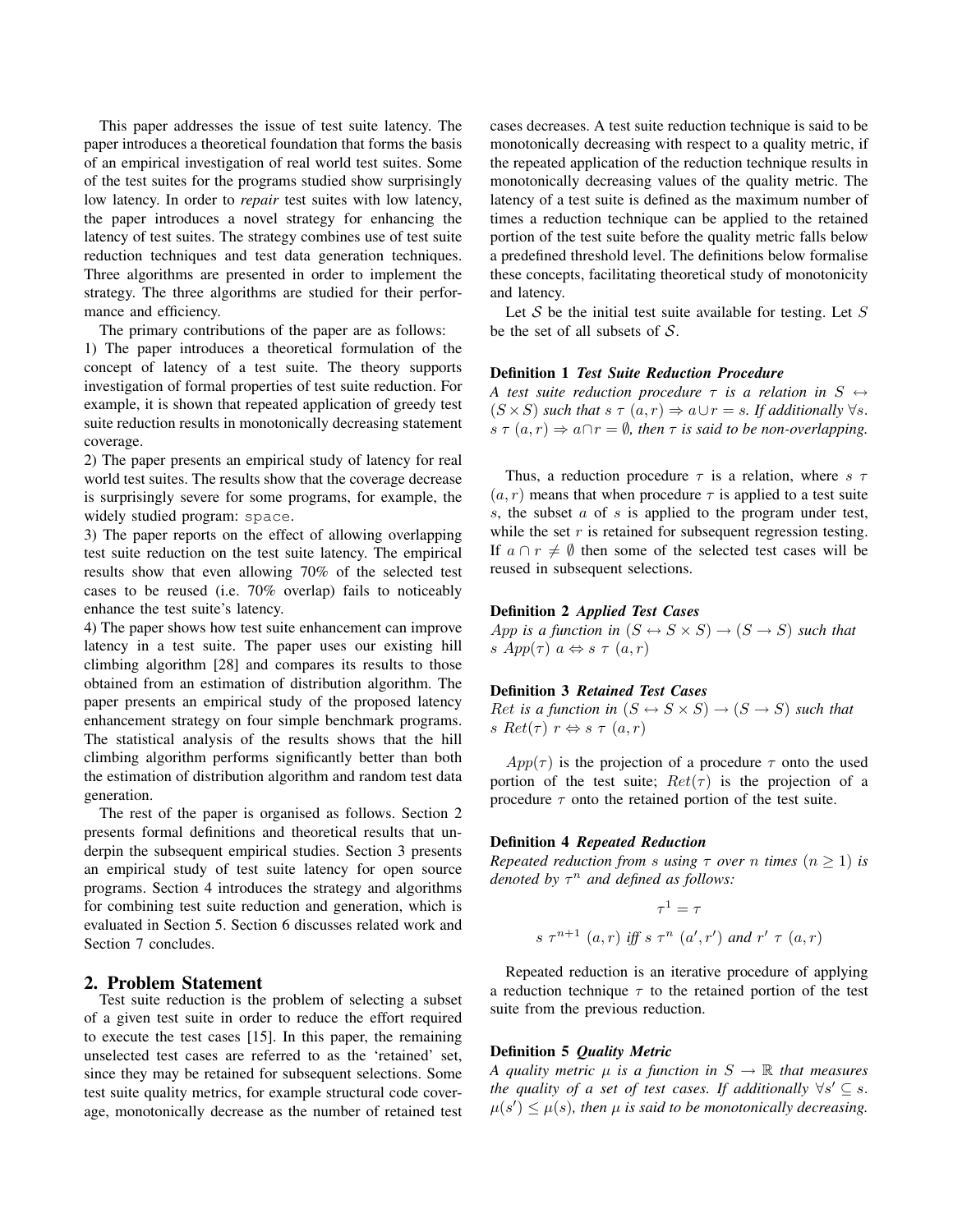#### Definition 6 µ*-Optimality*

*A test suite reduction* τ *is* µ*-optimal if and only if*  $\forall s. \ \mu(App(\tau(s))) = max{\mu(s')|s' \subseteq s}.$ 

Proposition 1 If  $\mu$  is monotonically decreasing then a non*overlapping* µ*-optimal* τ *is guaranteed to be monotonically decreasing with respect to* µ*, that is,*

$$
\mu(App(\tau^{n+1}(s))) \le \mu(App(\tau^n(s))).
$$

**proof** Let a and r be sets of test cases such that  $s \tau^n$ (a, r). By definition of  $\tau$ ,  $App(\tau^{n+1}(s)) = App(\tau(r))$  and  $App(\tau^n(s)) = App(\tau(a \cup r))$ . By definition of monotonically decreasing  $\mu$ ,  $r \subseteq a \cup r \Rightarrow \mu(r) \leq \mu(a \cup r)$ . By definition of  $\mu$ -optimality,  $\mu(App(\tau(r))) = \mu(r)$  and  $\mu(App(\tau(a\cup r))) = \mu(a\cup r)$ . Therefore  $\mu(App(\tau^{n+1}(s))) \leq$  $\mu(App(\tau^{n}(s))).$ 

For a test suite reduction procedure  $\tau$  that is monotonically decreasing with respect to a quality metric  $\mu$ , the latency of a given test suite, s, against  $\tau$  is defined as follows.

## Definition 7 *Latency*

*A latency measure,* λ*, is a function in*

$$
(S \to \mathbb{R}) \to \mathbb{R} \to (S \leftrightarrow (S \times S)) \to S \to \mathbb{N}
$$
  

$$
\lambda \mu \alpha \tau s = \text{largest } n \text{ such that } \mu(\text{Ret}(\tau)^n s) \ge \alpha
$$

That is, the latency  $\lambda \mu \alpha \tau s$  of a test suite s with respect to a quality metric  $\mu$  and threshold quality for adequacy  $\alpha$ and a test suite reduction procedure  $\tau$  is the largest number of times the procedure  $\tau$  can be repeatedly applied to the retained portion of s before the quality (as measured by  $\mu$ ) falls below  $\alpha$ . Higher  $\lambda$  value of a test suite means that the test suite is capable of providing multiple disjoint subsets of test cases with a quality metric value above the threshold, which makes the test suite more latent. If a test suite satisfies its given testing requirements (such as full branch coverage), then its measured latency should be at least 1. However, it would be advantageous to achieve  $\lambda$  value of 2 or higher so that the tester can have multiple test case subsets that achieve the same testing requirements.

## 3. Monotonicity & Overlap Study

The research questions for the monotonicity and overlap empirical study are: RQ1. Monotonicity Measurement: Are there test suites with poor latency? How does the monotonically decreasing property of quality metrics manifest itself in real world programs and their test suites? RQ2. Overlap Effect: How much increase in latency can be achieved by loosening the non-overlapping constraint so that some test cases are allowed to be reused across consecutive test suite reductions?

The ideal criterion for test suite reduction is the highest possible fault detection capability. However, the fault detection information is not available before the testing finishes. As a result, structural code coverage is often used as a readily available surrogate. Each test case is said to *cover* different parts of the program, e.g., statements, branches or blocks, that it executes.

Proposition 2 *Structural code coverage is a monotonically decreasing quality metric. The proof is trivial in this case: it is not possible to increase the code coverage achieved by a test suite by removing a test case.*

From Section 2, coverage is a monotonically decreasing quality metric. This means that any non-overlapping coverage-optimal test suite reduction technique also yields a monotonically decreasing coverage quality metric.

The paper uses the widely studied additional greedy algorithm as the test suite reduction technique [5], [6], [11], [17]. Maximising coverage achieved by testing is a set cover problem. The goal of test suite reduction is to have the smallest set of test cases that covers the entire program.

Greedy algorithms are known to be efficient, producing solutions to set cover problems of size n that are within  $\ln n$ of the global optimum [9].

Proposition 3 *The additional greedy algorithm is a nonoverlapping* µ*-optimal test suite reduction procedure when*  $\mu(s)$  *is the coverage achieved by s.* 

proof: The non-overlapping property of the additional greedy algorithm is obvious by the definition of the algorithm. For the  $\mu$ -optimality, assume the contrary, that is,  $\exists s' \subset s. \mu(s') > \mu(App(\tau(s)))$ . Since code coverage is monotonically decreasing,  $s' \subseteq s \Rightarrow \mu(s') \le \mu(s)$ . Therefore  $\mu(App(\tau(s))) < \mu(s') \leq \mu(s)$ , which means that there exists a test case, t, such that  $t \in s, t \notin$  $App(\tau(s)), \mu(App(\tau(s))) < \mu({t \in \cup App(\tau(s))}).$  However, such t cannot exist if  $\tau$  is the additional greedy algorithm; otherwise the algorithm would have chosen  $t$  after choosing the subset  $App(\tau(s))$ . Therefore, the additional greedy algorithm must be  $\mu$ -optimal when  $\mu$  measures code coverage.

Note that other non-greedy reduction techniques may not be monotonically decreasing. While repeated application of any reduction approach to a finite test suite must ultimately result in zero coverage, this does not mean that coverage will necessarily decrease monotonically.

## 3.1. Experimental Design

Six program test suites have been analysed for their level of latency. The programs were retrieved from Softwareartifact Infrastructure Repository(SIR) along with test suites for each program [4]. The size of programs and test suites are shown in Table 1.

The programs are analysed for levels of latency against the greedy test suite reduction. The quality metric  $\mu$  of the selected subsets is the statement coverage that each selected subset achieves, since this is one of the weakest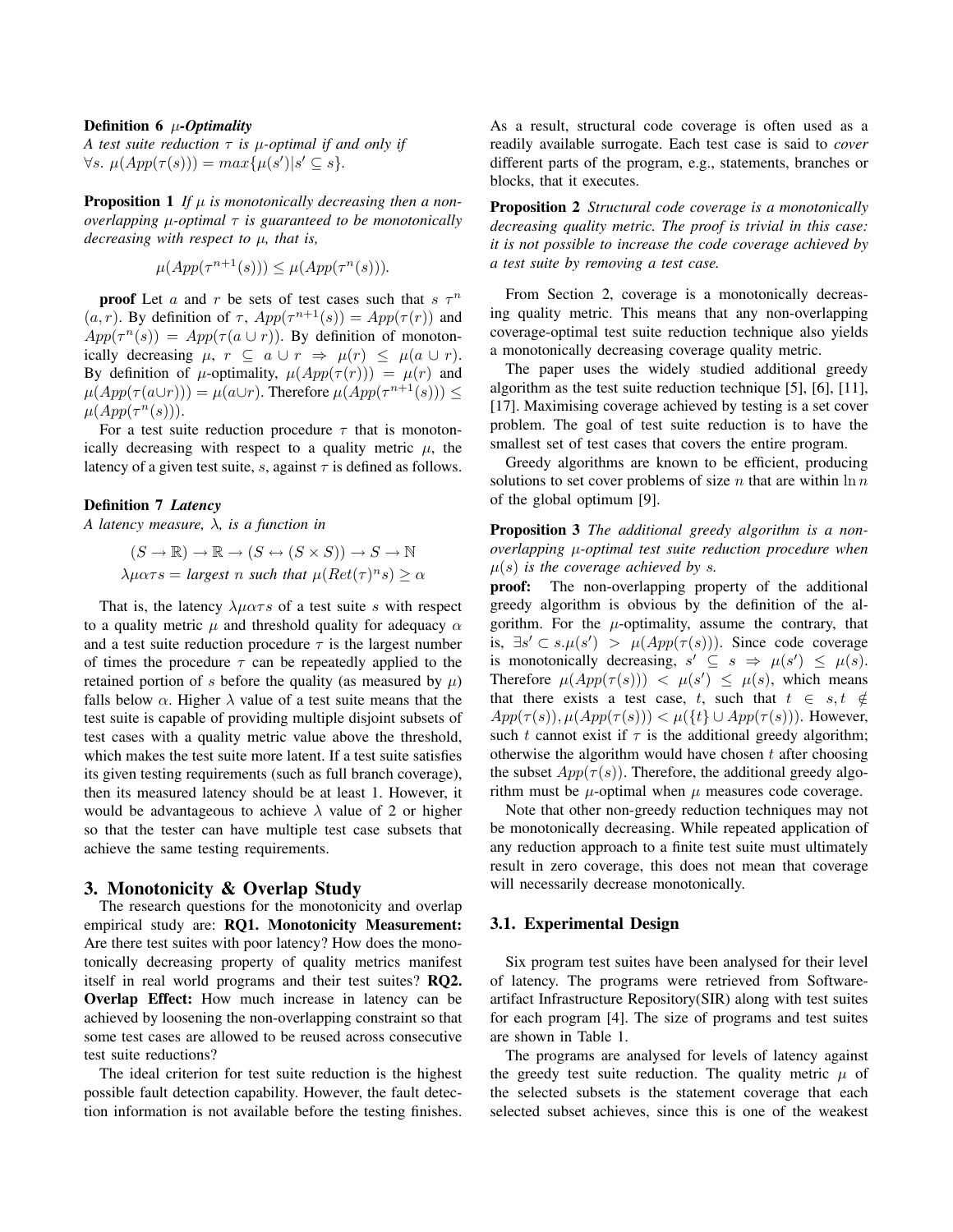

Times that reduction technique has been applied

Figure 1. Latency Analysis with No Overlap. The greedy test suite reduction technique is repeatedly applied to test suites, with no overlap between repeated reductions. Notice that only 4 reductions are possible for the program space and that coverage drops dramatically for all test suites considered.

| Program     | Lines of code | Test suite size |
|-------------|---------------|-----------------|
| printtokens | 726           |                 |
| flex        | 15.297        | 567             |
| grep        | 15,633        | 806             |
| qzip        | 8.889         | 213             |
| sed         | 19.737        | 370             |
| space       | 6.199         | 156             |

Table 1. Test suite size for programs studied

coverage criteria; if even statement coverage latency cannot be achieved then clearly there is a need for latency improvement. Coverage information was obtained using gcov profiler tool from gcc.

One potential method addressing coverage degradation is to allow a certain level of test case overlap between reductions. This allows consecutive reductions to share test cases that may contribute to high quality metric value of the selected subset. Test suites which can retain coverage potency by allowing a degree of overlap can only be said to be 'weakly' latent, because some test case re-use is allowed, as determined by the overlap level. To explore the degree to which overlap allows increased coverage, four different levels of overlap are analysed, each allowing  $\{10\%, 30\%, 50\%, 70\%\}\$  reuse between test suite reductions. The reusable test cases are determined randomly. The latency analysis is performed 30 times for each test suite with average results presented.

**3.2. Results and Analysis** Figure 1 shows the result of the latency analysis. As the additional greedy algorithm is repeatedly applied to the test suite, the maximum coverage achieved monotonically decreases, providing an answer to RQ1. The rate of decrease is generally higher in the region of early iterations, showing that each test suite contains a small number of test cases that cover the *hard-to-reach* regions of the programs.

Two programs in particular, printtokens and space, show an interesting contrast to other programs. The very first iteration on printtokens and space achieves over 94% and 92% of coverage separately, which is higher than that achieved for any of the other programs. This means that, as long as the tester is concerned with obtaining only a *single* set of test cases to execute, printtokens and space have very satisfactory test suites. However, the coverage of both programs deteriorates very quickly with repeated reductions. Should the tester want more than a single 'once and for all' test set, then each consecutive reduction from the test suite will necessarily lead to the re-execution of a great many test cases. This shows that even a test suite that achieves high level of test adequacy can be vulnerable to low latency.

Figure 1 showed that coverage drops dramatically as repeated reductions are made. In this figure no overlap was permitted, ensuring that each new reduction enjoys an entirely fresh set of test cases. This requirement for 100% 'freshness' could be the cause of the dramatic drop in coverage, suggesting that a more relaxed approach, allowing *some* overlap, may improve coverage. This is the motivation for RQ2 which concerns the effects (on coverage achievable) of various levels of overlap allowance.

Figure 2 shows how the latency of test suites changes when different percentages of the selected test cases are allowed to be reused after each application of the reduction technique. The results plotted in Figure 2 are average values of coverage achieved by each of 30 executions. The allowance of overlap affects the test suites of printtokens and space positively, resulting in slower degradation of coverage. However, it is interesting to observe that even allowing 70% of the selected test cases to overlap between reductions does not affect the latency of test suites for other programs in any noticeable way. Overall, the results from the overlapping formulation of the analysis show that coverage decreases dramatically even when overlaps are allowed, which provides an answer to RQ2.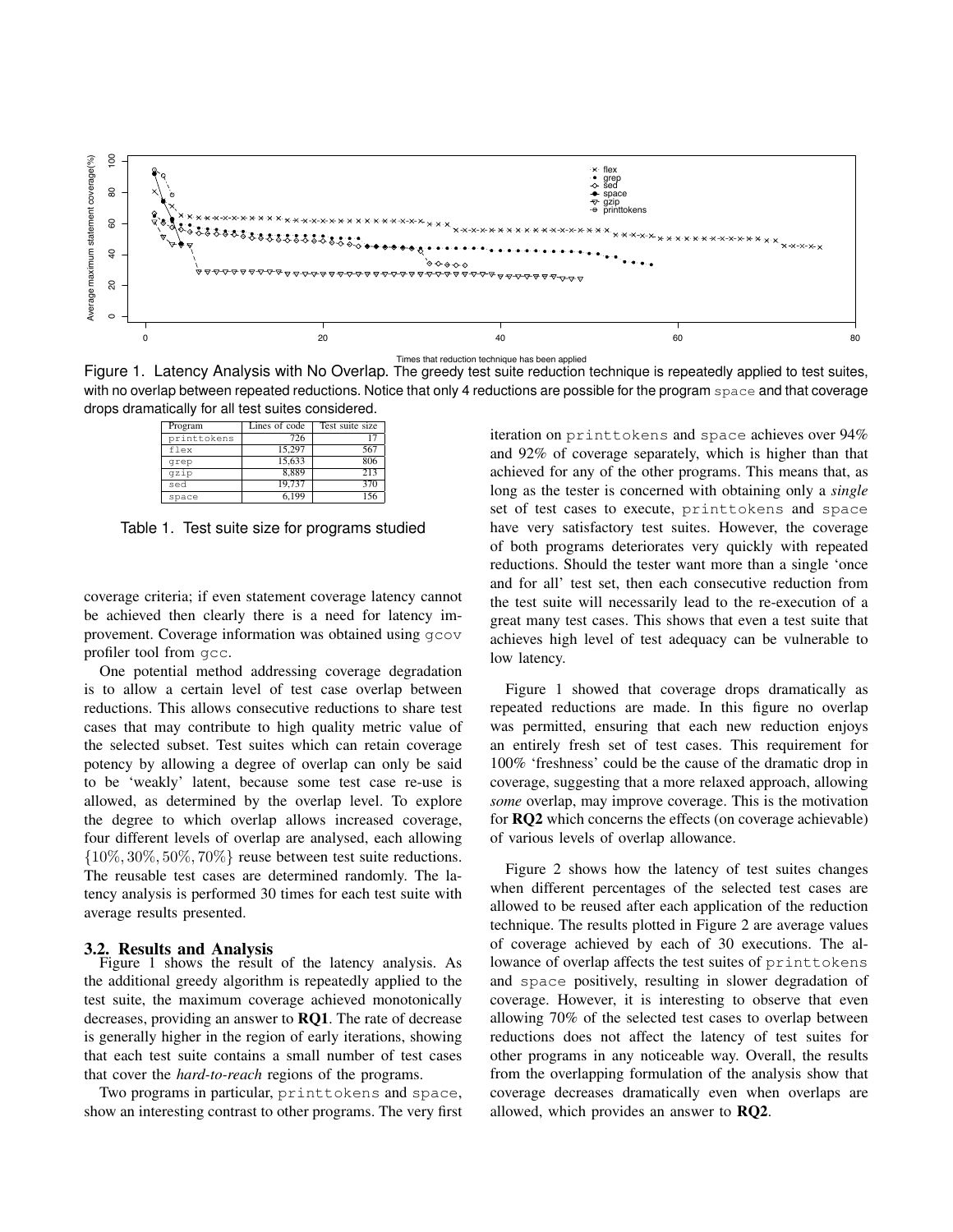

Figure 2. Weak Latency Analysis (With Overlapping Test Subsets Allowed). As more test cases are re-used by allowing a higher level of overlapping, test suites of printtokens and space show some achievement of weak latency. However, even allowing overlapping does not noticeably affect other programs. This can be seen because coverage profiles are almost identical regardless of overlap allowance.

## 4. Latency Enhancement Strategy

The results in Section 3.2 show that even allowing high levels of overlapping does not improve test suite latency noticeably. This motivates the consideration of ways of enhancing latency. In order to propose a simple and efficient method of enhancing low latency of test suites, the present paper raises the following question: if there are known test cases that are effective at achieving coverage, are there different but similar test cases that achieve the same coverage? More formally, given a set of test cases,  $a$ , such that  $s \tau$  $(a, r)$  and  $\mu(a)$  satisfies the testing criteria, is it realistic to assume that there may exist  $a'$  such that  $a'$  is similar to  $a$ and  $\mu(a') = \mu(a)$ ?

If so, then the enhancement of low latency of a test suite can benefit from knowledge of a. That is, the existing test cases can be used to seed an automated search for additional test cases that also satisfy the testing criteria. This approach to latency enhancement uses the 'test data augmentation' technique of Yoo and Harman [28]. The paper considers two search algorithms: a hill climbing algorithm, adapted from Yoo and Harman [28] and an estimation of distribution algorithm: and compares them to unguided random test data generation. Hill climbing is a local search technique that will seek solutions near to the existing test cases in the space of possible test inputs. EDA (Estimation of Distribution Algorithm) is a global search technique that will consider solutions that are sampled from probabilistic distributions centered around the existing test cases.

#### 4.1. Combined Reduction & Generation Strategy

Figure 3 shows how test data generation techniques work in conjunction with test suite reduction techniques in order to enhance low latency of a test suite. A test suite reduction technique selects the best subset according to a quality metric  $\mu$ , which is set to branch coverage in the empirical study present in the paper. This forces the enhancement strategy to 'work harder' because branch coverage subsumes statement coverage. These selected *model* test cases are fed into a test data generation technique, which seeks to generate new test cases that are different from the model test cases but still achieve the same quality metric value. The generated test cases are then added to the test suite for the next iteration.



A single fitness function is used to guide both search algorithms, facilitating comparison. Let  $t$  be the individual test case the fitness of which is being measured, and  $t'$  be the original test case for which t seeks to mimic the behaviour. Let  $\Delta_{\mu}(t, t')$  be the difference in quality metrics between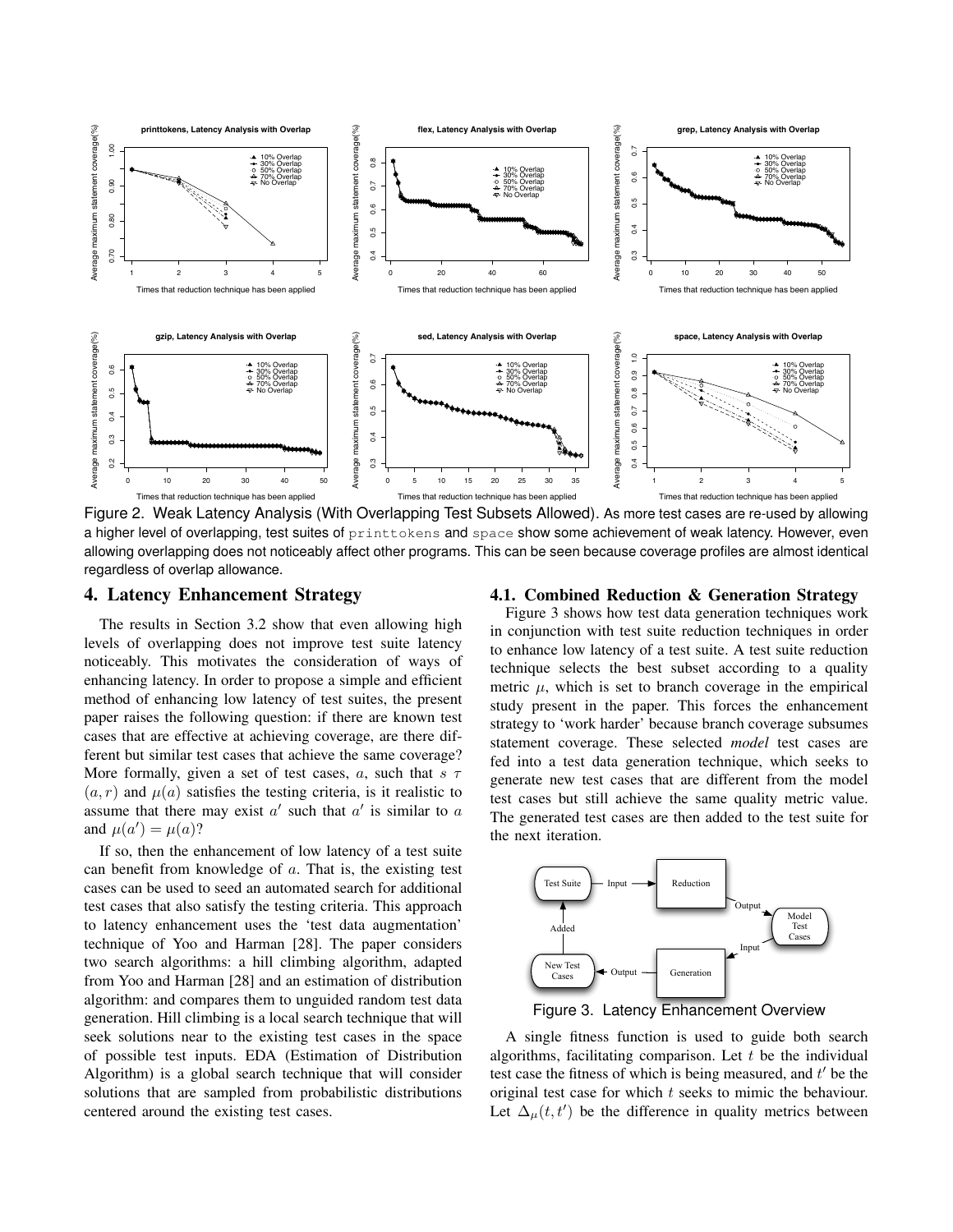two test cases, and  $\Delta_d(t, t')$  be the distance between the input vectors of two test cases.

$$
\Delta_{\mu}(t, t') = |\mu(\lbrace t \rbrace) - \mu(\lbrace t' \rbrace)|
$$
  

$$
\Delta_d(t, t') = distance(t, t')
$$

The fitness value of the test case t,  $f(t)$ , is defined as follows [28]:

| $\int \Delta_d(t,t')$                | if $\Delta_{\mu}(t,t') = 0 \wedge \Delta_d(t,t') > 0$                                                                                       |
|--------------------------------------|---------------------------------------------------------------------------------------------------------------------------------------------|
| $f(t) = \begin{cases} 0 \end{cases}$ | if $\Delta_{\mu}(t,t') = 0 \wedge \Delta_d(t,t') = 0$                                                                                       |
|                                      | $\left( -\Delta_{\mu}(t, t') \text{ if } \Delta_{\mu}(t, t') > 0 \wedge \Delta_{d}(t, t') > 0 \right)$                                      |
|                                      | $\mathcal{A}$ and $\mathcal{A}$ and $\mathcal{A}$ and $\mathcal{A}$ and $\mathcal{A}$ and $\mathcal{A}$ and $\mathcal{A}$ and $\mathcal{A}$ |

If t is the same as  $t'$ , the fitness function returns 0. However, if  $t$  is different from  $t'$  yet still achieves the same quality metric  $(\Delta_{\mu}(t, t') = 0)$ , then t is guaranteed to receive a fitness value higher than 0, thereby encouraging the solution to move farther away from  $t'$ . Finally, if t is different from  $t'$  but has lower quality metric,  $t$  is guaranteed to receive a fitness value lower than 0, but encouraged to reduce the difference in quality metric.

It should be noted that, with this particular search problem, finding the global optimum is not as important as finding as many qualifying solutions as possible. From the definition of the fitness function, qualifying solutions will be the test cases with fitness values higher than 3.

## 4.2. Hill Climbing

The hill climbing algorithm is one of the simplest local search algorithms [18], which is shown in Algorithm 1. The algorithm requires a definition of 'neighbouring solutions' for a given problem. The algorithm starts the search from a random solution, and considers neighbouring solutions. If a neighbour has higher fitness than the current position, the algorithm *climbs* to the fitter neighbour. This is repeated until there is no fitter neighbour, at which point the algorithm has reached one of the local optima in the search space. The *steepest ascent* hill climbing algorithm moves to the neighbour with the highest fitness, whereas the *first ascent* hill climbing algorithm moves to the first neighbour it considers with higher fitness than the current solution.

Algorithm 1: Hill Climbing Algorithm

```
(1) x \leftarrow a random solution<br>(2) while true
        while true
(3) N \leftarrow neighbours of x<br>(4) if \exists x' \ s.t. \ x' \in N \land f(4) if \exists x' \ s.t. \ x' \in N \land fitness(x') > fitness(x)(5) x \leftarrow x'<br>(6) else
             (6) else
(7) break
(8) return x
```
For the latency enhancement study, the algorithm is modified to start from the known test case. Neighbouring solutions are defined as test cases that contain a single input variable that differs from the known test cases. These are created by either adding or subtracting a predefined amount to each input variable of the known test case, which results in  $2n$  neighbouring solutions for a test case with an input vector of length n.

One way of escaping local optima is to restart the algorithm with a different starting solution whenever the algorithm reaches a local optimum. However, in the version used in the paper, the starting solution is set to the known test case in order to explore the input space near the known test case. To avoid deterministic behaviour, the algorithm used in the paper adopts a *random first ascent*; the algorithm considers the neighbouring solutions in random order and moves to the first neighbour with higher fitness, which introduces randomness to the algorithm. Since the goal of the search is to explore the search space around the known test cases rather than finding the global optimum, the inability to escape local optima is thought to be less critical so long as the algorithm retains the ability to explore the neighbouring solutions.

## 4.3. Estimation of Distribution Algorithm

EDAs (Estimation of Distribution Algorithms) were first introduced in the field by Mühlenbein and Paaß [14]. They have been previously applied to software test data generation [20], [19] by Sagarna et al. The biggest difference between EDA and other evolutionary computation heuristics is that EDA does not rely on cross-over and mutation operators in order to generate new individual solutions. Instead, the individual solutions forming the population of the next generation are generated from a sampling of probability distribution, estimated from the previous generation.

Algorithm 2: Estimation of Distribution Algorithm

- (1)  $P_0 \leftarrow$  generate initial population randomly<br>(2) while stopping criterion is not met
- while stopping criterion is not met
- (3)  $S_{i-1}$  ← select fitter individuals from  $P_{i-1}$ <br>(4)  $E_{i-1}$  ← probability distribution of  $S_{i-1}$
- (4)  $E_{i-1}$  ← probability distribution of  $S_{i-1}$ <br>(5)  $P_i$  ← sample  $E_{i-1}$

 $P_i$  ← sample  $E_{i-1}$ 

Algorithm 2 shows the top level view of EDA. The algorithm starts by randomly generating the individual solutions that form the initial population. During the following iterations, the algorithm first selects fitter individual solutions, guided by a predefined fitness function. Based on the selected individual solutions, the algorithm then estimates the probability distribution of the individuals. The next generation of individual solutions are sampled from the estimated probability distribution.

As in the case with the hill climbing algorithm, the estimation of distribution algorithm is modified in order to benefit from the knowledge of existing test cases. The initial population is not generated randomly; instead, Gaussian distributions are formed around the input variables of the known test cases (with mean values equal to the known values) and the initial population is sampled from these Gaussian distributions. By controlling the variance in the Gaussian distributions, it is possible to set the range of exploration around the known test cases.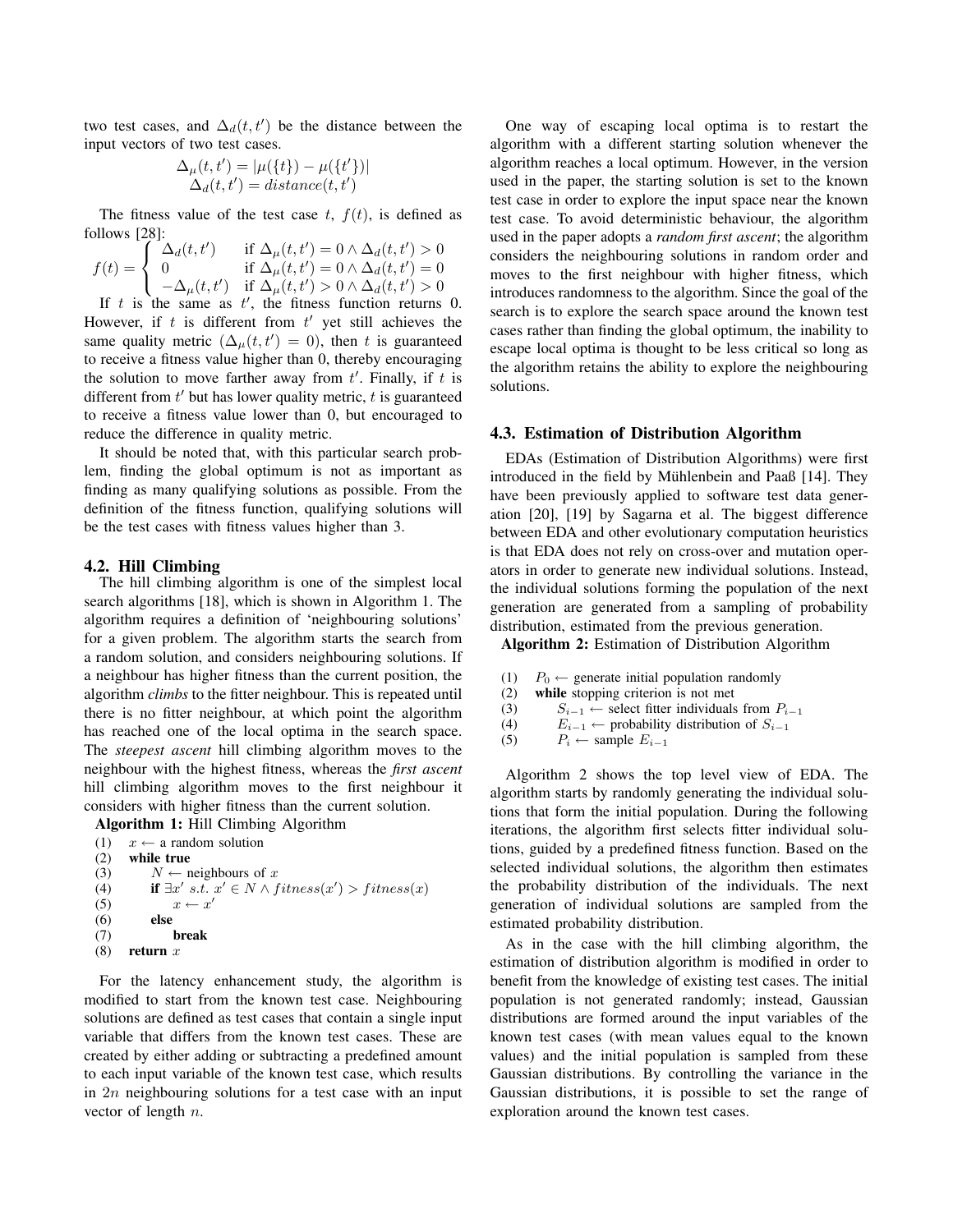## 5. Enhancement & Efficiency Study

The research questions for the enhancement and efficiency empirical study are: RQ3. Enhancing Latency: Can latency be improved by algorithms that implement the proposed combination of reduction and generation? RQ4. Assessing Efficiency: How efficient is the proposed approach to enhancing latency of test suites? Which search algorithm performs best for the proposed approach?

## 5.1. Subject Programs

A set of well-known benchmark programs for structural test data generation techniques is used. These are described in Table 2.

| Program                                   | <b>Branches</b> | Search Space |  |
|-------------------------------------------|-----------------|--------------|--|
| trianglel                                 | 20              | -96          |  |
| triangle2                                 | 26              | -96          |  |
| remainder                                 | 18              | -064         |  |
| complexbranch                             | 22              | 2192         |  |
| Table 2. Subject programs for enhancement |                 |              |  |

Triangle1 is an implementation of the widely used program that determines whether the given three numeric values, each representing the length of a segment, can form a triangle. Triangle1 is used by Michael and McGraw in their study of test data generation [13]. Triangle2 is an alternative implementation of the same program by Sthamer who also studied test data generation for remainder, a program that calculates the remainder of the division of two integer input [21]. Finally, complexbranch is a program specifically created as a challenge for test data generation techniques [24]. It contains several branches that are known to be hard to cover. For all programs, the search space is both large and non-trivial.

The initial test suites for the subject programs are generated such that 100% branch coverage is achieved. The initial test suites for the studied programs were generated by branch-by-branch approach. Programs were instrumented for the measurement of branch coverage. For each branch in the program, a single test case was generated to make the predicates both true and false. This is standard practice in search based test data generation [12].

#### 5.2. Experimental Design

The comparison between the hill climbing algorithm and EDA is performed by allowing both algorithms 3,000 fitness evaluations. Both algorithms are also compared to random test data generation technique, which generates 3,000 random test cases. All three algorithms are executed 30 times to factor out their inherent stochastic properties.

The fitness function described in Section 4.1 is used for both algorithms in order to facilitate comparison. The distance in quality metric for a single test case is measured by the Hamming distance between two binary strings that correspond to the code coverage of each test case. The distance between two test cases is measured by simply taking the Euclidean distance between two input vectors, which are numeric for all programs studied.

Following Korel [10], the neighbours in the hill climbing algorithm are generated by adding and subtracting 1 to each input variable in the current test case. Since the fitness function encourages the solution to move farther away from the original test case, it is possible that the algorithm exhausts the given fitness evaluations while moving arbitrarily farther away from the original test case. Therefore, the search is restricted to 10 ascents from the original test case.

For the initial Gaussian distributions that are used for the initialisation of EDA, the standard deviation values are set to 3 for all input variables. The population size is set to 30. The algorithm terminates under two conclusions: 1) the population converges; or 2) the total number of generations processed exceeds 100.

#### 5.3. Results and Analysis

Figure 4 shows the result of the attempts to enhance low latency of test suites by generating additional test cases with the algorithms described above. Each algorithm is executed 30 times, resulting in 30 different enhanced test suites. For each enhanced test suite, the additional greedy algorithm is applied repeatedly in order to measure the quality metric (the branch coverage), with the average plotted in Figure 4. It should be noted that the latency rates,  $\lambda (coverage)(0) (greedy)$ , are different at each execution of EDA and the hill climbing algorithm due to their inherent stochastic property. The results plotted in Figure 4 include only up to  $min(\lambda (coverage)(0)(greedy))$  reductions indicating worst case performance. On the other hand, the results for the random test data generation are plotted only up to 50 reductions. The solid line with  $\blacktriangle$  represents the latency of the original test suites.

The results from the hill climbing algorithm show that the enhancement strategy has improved the latency for all four programs, which answers RQ3. For remainder and complexbranch, the hill climbing algorithm manages to enhance the latency of test suites so that 100% branch coverage is maintained across consecutive reductions. For triangle1 and triangle2, the enhanced test suites fail to maintain 100% branch coverage but their coverage drops much more slowly than both that of the original test suite and those enhanced by other algorithms.

The reason why the hill climbing algorithm cannot maintain 100% branch coverage for triangle1 and triangle2 can be found in the semantics of the programs. The program  $\text{triangle1}$  contains a branch that determines whether the given 3 integers form an equilateral triangle. The definition of the neighbours used in the hill climbing algorithm prevents any generation of fitter neighbour for this branch. This is because the algorithm changes only a single input at a time to generate neighbouring solutions, preventing itself from reproducing a test case that corresponds to an equilateral triangle from another. However, from the original test case that forms an equilateral triangle,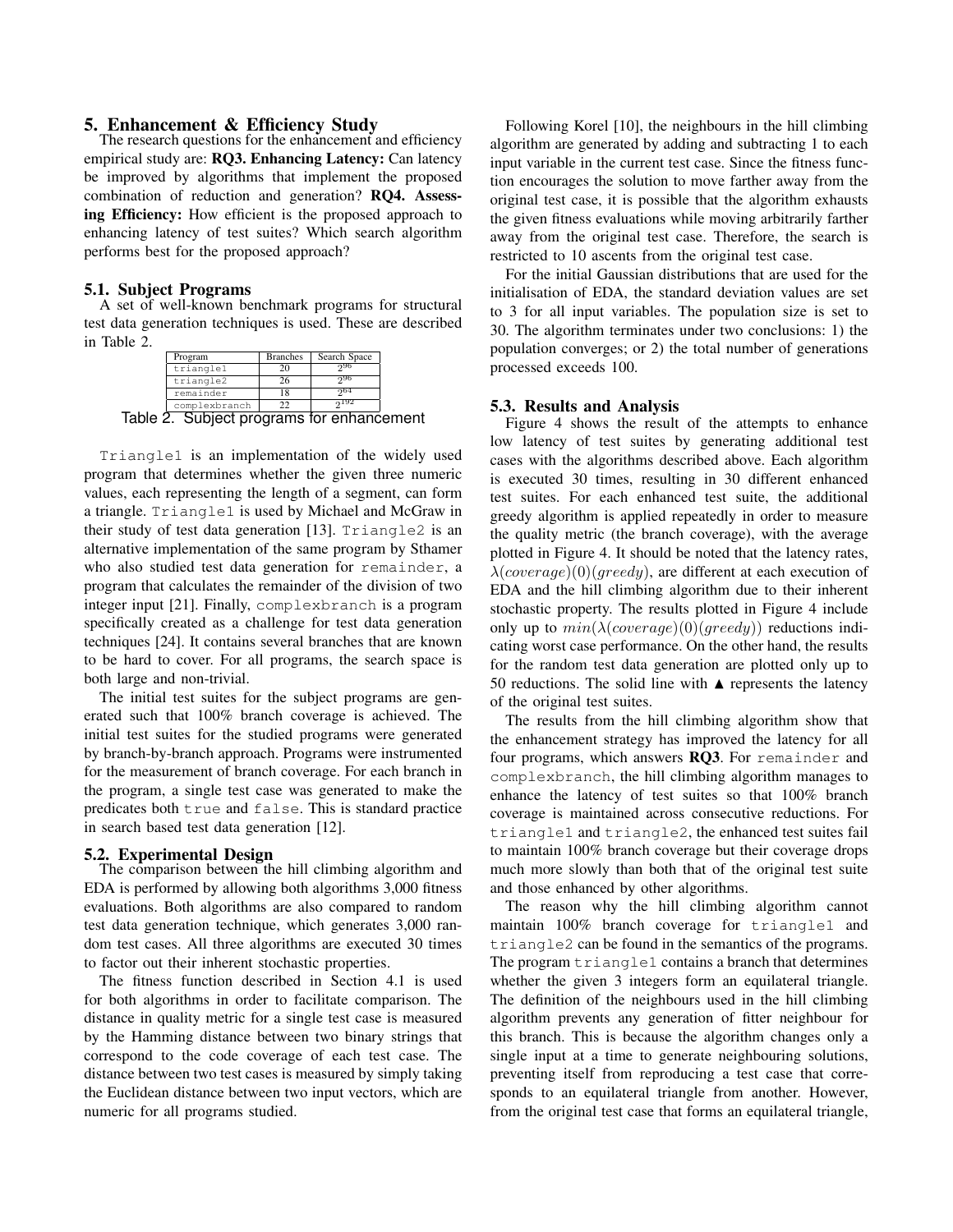

Figure 4. Results of latency enhancement. Each algorithm is given an identical budget of fitness evaluations for fair comparison of results. This budget allows the random search to produce suites that allow more reductions to be made for a given budget. However, as can be seen, these suites are not as latent as those produced by the Hill Climber. The EDA can sometime outperform both Hill Climber and EDA in the coverage achieved by the first few reductions, but it is the most expensive of the approaches, and the latency of its suites diminishes most rapidly.

EDA generates three Gaussian distributions with the same

mean value, which results in high probability of generating another test case that forms an equilateral triangle.

The program triangle2 contains, apart from the branch that determines an equilateral triangle, branches that determine whether the triangle is a right-angled triangle or not. Both algorithms will explore around the original test case  $(a, b, c)$  such that  $a^2 + b^2 = c^2$ . Neither the Gaussian distributions nor the neighbourhood definition used with the hill climbing algorithm is appropriate for finding an alternative test case that satisfies the condition.

The results for the program remainder are interesting because the random test data generation manages to maintain quality metric of 87.5% branch coverage. The remaining 12.5% branch coverage is controlled by two different predicates in the program that require either of the two input variable  $(a, b)$  to be equal to 0. The hill climbing algorithm shows the most successful performance because the neighbours are generated by changing a single input variable at a time, retaining the critical input value. On the other hand, the results from EDA show that the algorithm fails to retain the critical input value.

It is interesting to observe that the result of the random test data generation technique forms a flat plateau at different levels for different programs. This confirms findings of previous studies that show random test data generation can achieve a certain level of coverage, but cannot exceed this [12].

It should be also noted that, being a population-based evolutionary algorithm, EDA spends much larger amount of fitness evaluations in order to produce a single test case. This explains why the plotted lines for EDA are much shorter than those of other algorithms.

Table 3 shows the statistical analysis of the results shown in Figure 4. For each enhanced test suite  $s$ , the latency of enhanced test suites are evaluated by measuring the latency level  $\lambda (coverage)(0.90)(greedy)s$ , which means the largest number of times the additional greedy algorithm can be applied to the enhanced test suites before the branch coverage of the outcome of the additional greedy algorithm falls below 90%.

The  $\lambda$  levels of three algorithms are compared pair-wise using one-tailed Welch's t-test with the significance level of 95%. Welch's  $t$ -test is an adaptation of  $t$ -test for two samples having different variance values. It tests the null hypothesis that the means of two normally distributed groups are equal. In the context of the paper, the null hypothesis is that the  $\lambda$ levels achieved by different algorithms are are equal to each other. Three alternative hypothesis are formed as follows: H1.  $\lambda$  levels of EDA are greater than those of the random test data generation; H2.  $\lambda$  levels of the hill climbing algorithm are greater than those of the random test data generation; and H3.  $\lambda$  levels of the hill climbing algorithm are greater than those of EDA.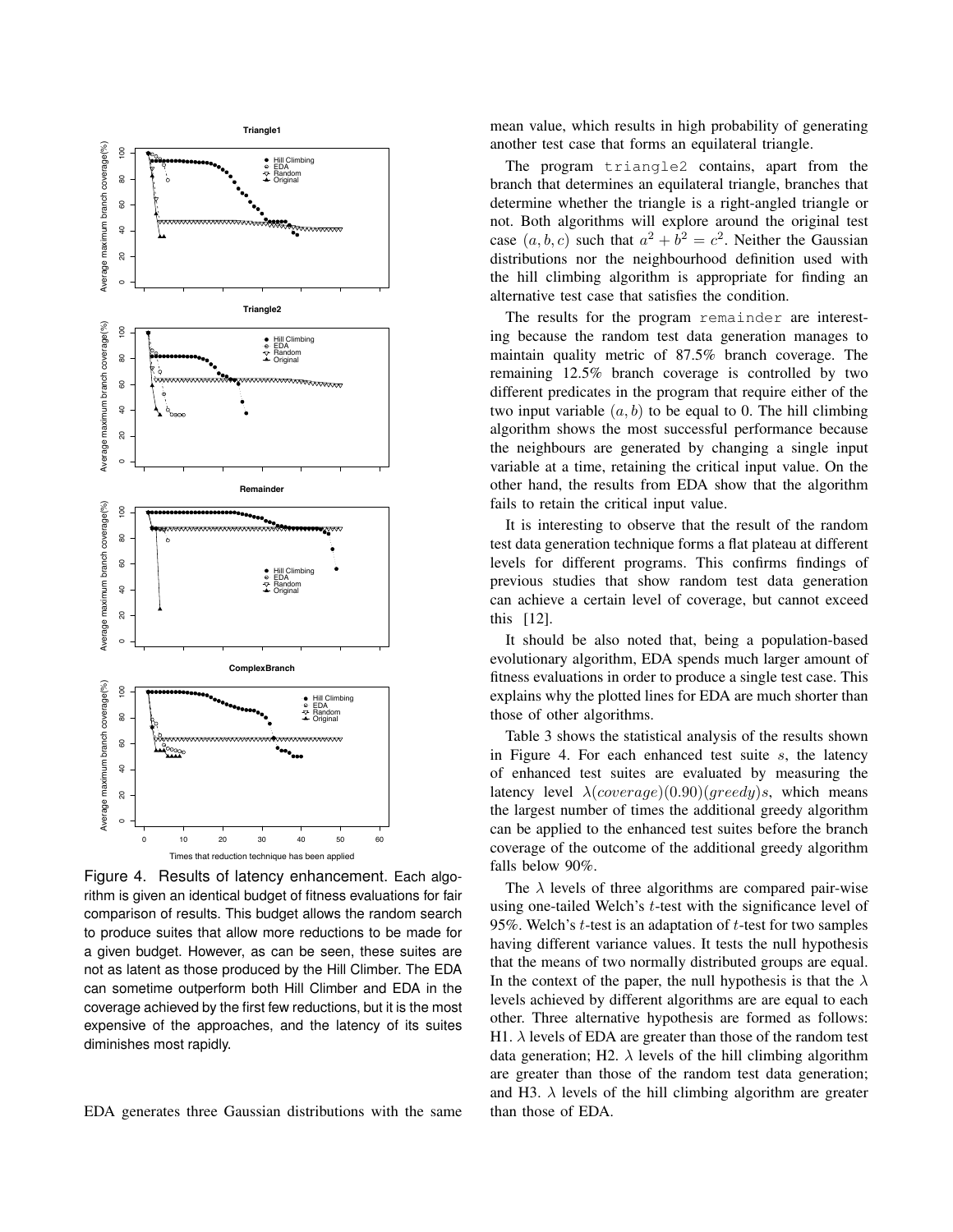| Program       | $\Lambda$ random | $\sigma_{random}$ | $\lambda EDA$ | $\sigma_{EDA}$ | $\lambda_{HC}$ | $\sigma_{HC}$ | $p_{H1}$  | $p_{H2}$ | $p_{H3}$ |
|---------------|------------------|-------------------|---------------|----------------|----------------|---------------|-----------|----------|----------|
| trianglel     | 0.00             | 0.00              | 4.57          | 1.01           | 18.37          | 3.56          | $2.2e-16$ | .2e-16   | $.2e-16$ |
| triangle2     | .00              | 0.00              | .00           | 0.00           | .00.           | $_{0.00}$     | N/A       | N/A      | N/A      |
| remainder     | .00.             | 0.00              | 1.13          | 0.35           | 32.60          | 3.89          | 2.2e-16   | 0.0217   | $.2e-16$ |
| complexbranch | 1.00             | 0.00              | .00.          | $_{0.00}$      | 20.67          | 2.66          | $2.2e-16$ | $.2e-16$ | $.2e-16$ |

Table 3. Statistical analysis of latency enhancement strategy. The results of this analysis confirm statistically what can be seen visually in Figure 4; that the Hill Climbing is the most effective at enhancing the latency of test suites to which it was applied.

Apart from triangle2 for which all three algorithms fail to increase  $\lambda$  above 1.0, the observed *p*-values for both H2 and H3 are significant at the 95% confidence level, confirming the alternative hypothesis that the  $\lambda$  levels of the hill climbing algorithm are higher than those of the random test data generation. The observed  $p$ -values for H1 for triangle1 and remainder are also significant at the 95% confidence level, confirming the alternative hypothesis that the  $\lambda$  levels of EDA are higher than those of the random test data generation. Overall, the statistical analysis of the results suggests that the hill climbing algorithm is the most effective algorithm among the three algorithms studied. This answers RQ4.

## 6. Related Work

The existing literature on test case management for regression testing primarily concerns three major different techniques: test suite reduction, test case selection and test case prioritisation. Test case reduction (also called test suite minimisation) techniques aim to reduce the size of a given test suite by permanently eliminating some test cases from the test suite. There are mixed observations on whether the permanent reduction damages the fault-detecting capability of the test suite [16], [25]. In the context of the present paper, it is obvious that any permanent reduction of a given test suite will result in reduced latency.

Test case selection techniques focus on selecting a subset of the test suite that executes the modified part of the program. Naturally these techniques rely on structural information about the program under test such as symbolic execution [26], flow graph based [15] and dependence graph based approaches [2], [3]. A test case selection technique is said to be *safe* if the resulting subset of the test suite includes *all* test cases that are modification-traversing (i.e. execute the changed part of the program). Naturally, any *safe* test case selection technique leaves the test suite vulnerable to low latency because it exhausts the modification-traversing test cases with its first application to the test suite.

Test case prioritisation techniques prioritise test cases in an order that maximises earlier fault-detection. Since the fault-detection information is not known at the time of testing, it is often replaced with code coverage. Greedy approaches are known to produce efficient prioritisation results [5], [6], [11], [17] but other techniques including meta-heuristic search have also been applied [22], [23], [27].

The present paper combines test suite reduction with test data generation. Various meta-heuristic search techniques have been applied to test data generation, including local search [8], genetic algorithms [24] and estimation of distribution algorithms [20], [19]. However the existing literature on test data generation does not concern the use to which the generated test data is put. The strategy introduced in the present paper suggests that test data generation can be improved to consider not only the structural coverage, but other concerns in regression testing such as latency of test suites.

## 7. Conclusion And Future Work

The paper introduces the concept of latency in test suites, providing theoretical formulations and empirical results for latency measurements and enhancement. In order to enhance low latency of test suites, the paper introduces test data generation technique based on the exploration of the search space around existing selected test cases. The strategy combines test data generation techniques with test suite reduction techniques. The enhancement strategy study performed on benchmark programs shows that the proposed approach is capable of improving the latency of test suites. Future work will consider wider range of subject programs and other possible algorithms for test data generation.

## Acknowledgements

The examples used in the empirical study in this paper are available from the Software-artifact Infrastructure Repository [4]. Shin Yoo is supported by the EPSRC SEBASE project (EP/D050863). Mark Harman is supported by EP-SRC Grants EP/D050863, GR/S93684 & GR/T22872, by EU grant IST-33472 (EvoTest).

## References

- [1] *The Oxford English Dictionary*, 2nd ed. Oxford University Press, April 2000. [Online]. Available: http://dictionary.oed.com/cgi/entry/50130201
- [2] S. Bates and S. Horwitz, "Incremental program testing using program dependence graphs," in *Conference Record of the Twentieth ACM SIGPLAN-SIGACT Symposium on Principles of Programming Languages*. Charleston, South Carolina: ACM Press, Jan.10–13, 1993, pp. 384–396.
- [3] D. Binkley, "Reducing the cost of regression testing by semantics guided test case selection," in *ICSM '95: Proceedings of the International Conference on Software Maintenance*. Washington, DC, USA: IEEE Computer Society, 1995, pp. 251–260.